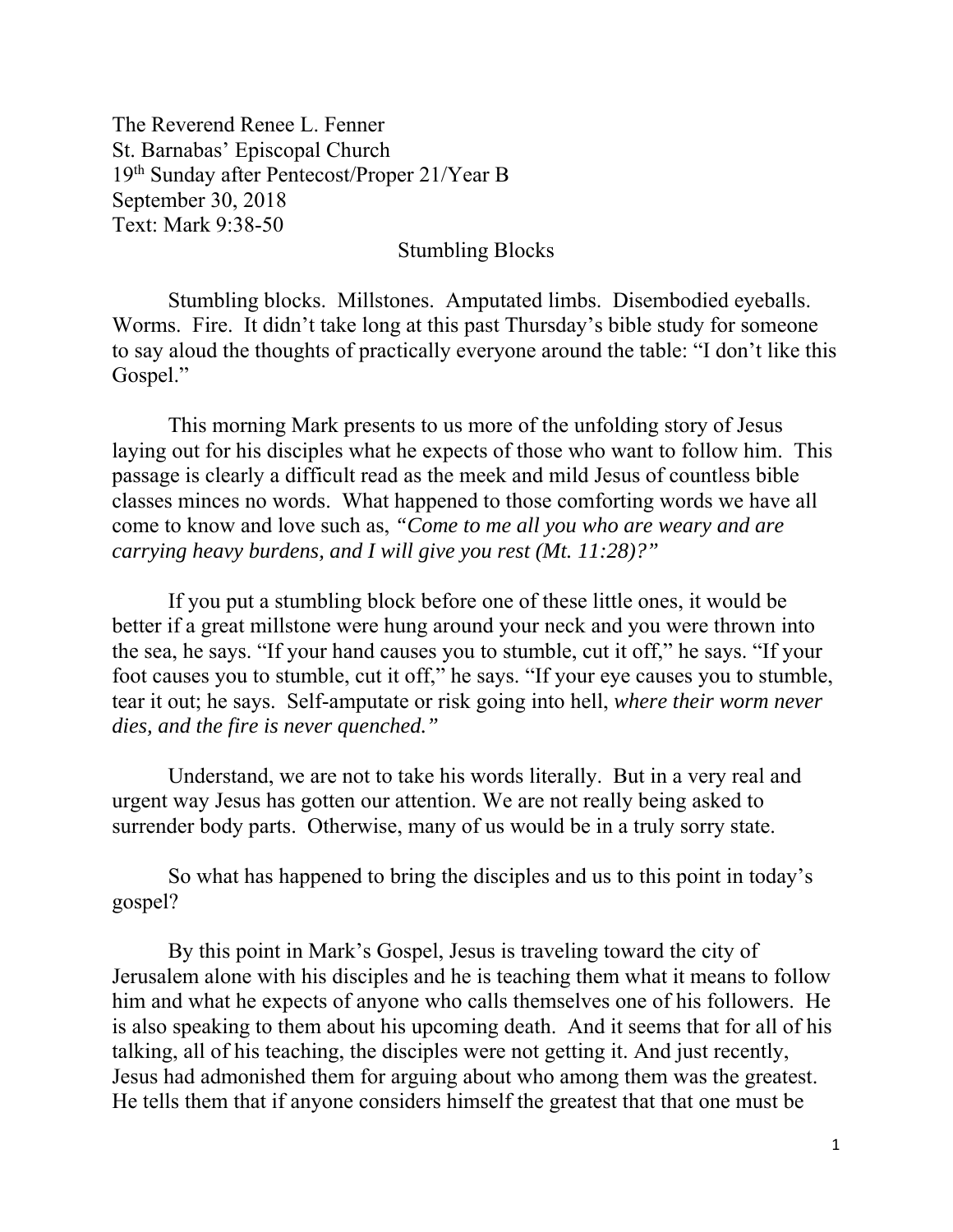willing to be the servant of all. He then took a child into his arms and told them that anyone who followed him must welcome the least of society for in doing so they welcome him. But then out of nowhere John pipes up, "We saw someone casting out demons in your name and we tried to stop him. He wasn't one of us." Really John?

Maybe John thought this might be the way to change the subject. We don't know. But Jesus didn't respond with a 'thank you." This was not the time to be distracted for Jesus knew that time was running short and soon all their lives would be turned upside down. Instead, he says to John and to all of them with impatience and urgency in his voice, 'Pay attention!' *"Don't stop him. "No one can use my name to do something good and powerful, and in the next breath cut me down. If he's not an enemy he's an ally. Why, anyone by just giving you a cup of water in my name is on our side* (Peterson)". God sees what he's done and it is a good thing! But YOU, listen up! I need you to understand that discipleship is not and will not be a walk in the park for you or anyone else. There are enough other distractions. Do not be a stumbling block to him or anyone else doing good in my name because if you do, you will only keep people from following me! Don't be that stumbling block. Don't be that kind of deterrent to yourself or to your neighbor! Let it go. *"Whoever is not against us is for us."*

In her multi-award winning play, "A Raisin in the Sun," Lorraine Hansberry tells the story of the Younger family. Led by the family's matriarch, Lena, this African American family living in a small, well lived in apartment on Chicago's Southside, dreams of making a better life for themselves. Each of them has a goal. With no plans for retirement, Mama Lena still does domestic work and has hopes of buying a 'real' house with a garden for her family. She has two living children. The younger of the two is her daughter, Beneatha, who is a college student struggling to find her identity as she is on the cusp of adulthood. Beneatha dreams of becoming a doctor. Lena's eldest is Walter Lee, a man not satisfied with his life as a chauffeur. He wants to give his wife, Ruth, some of the finer things which they cannot afford on his and Ruth's salary as domestic worker. And he wants the best for his ten year old son, Travis, who with his friends, entertain themselves by playing ball and chasing rats in the alley way. The thin line between things staying as they are and hopes and dreams being realized is a \$10,000 check they will soon receive from a life insurance policy as Mr. Younger, Sr. worked himself to his death providing for his family. Yes, ten thousand dollars in the 1950's was a lot of money, enough to change all their lives.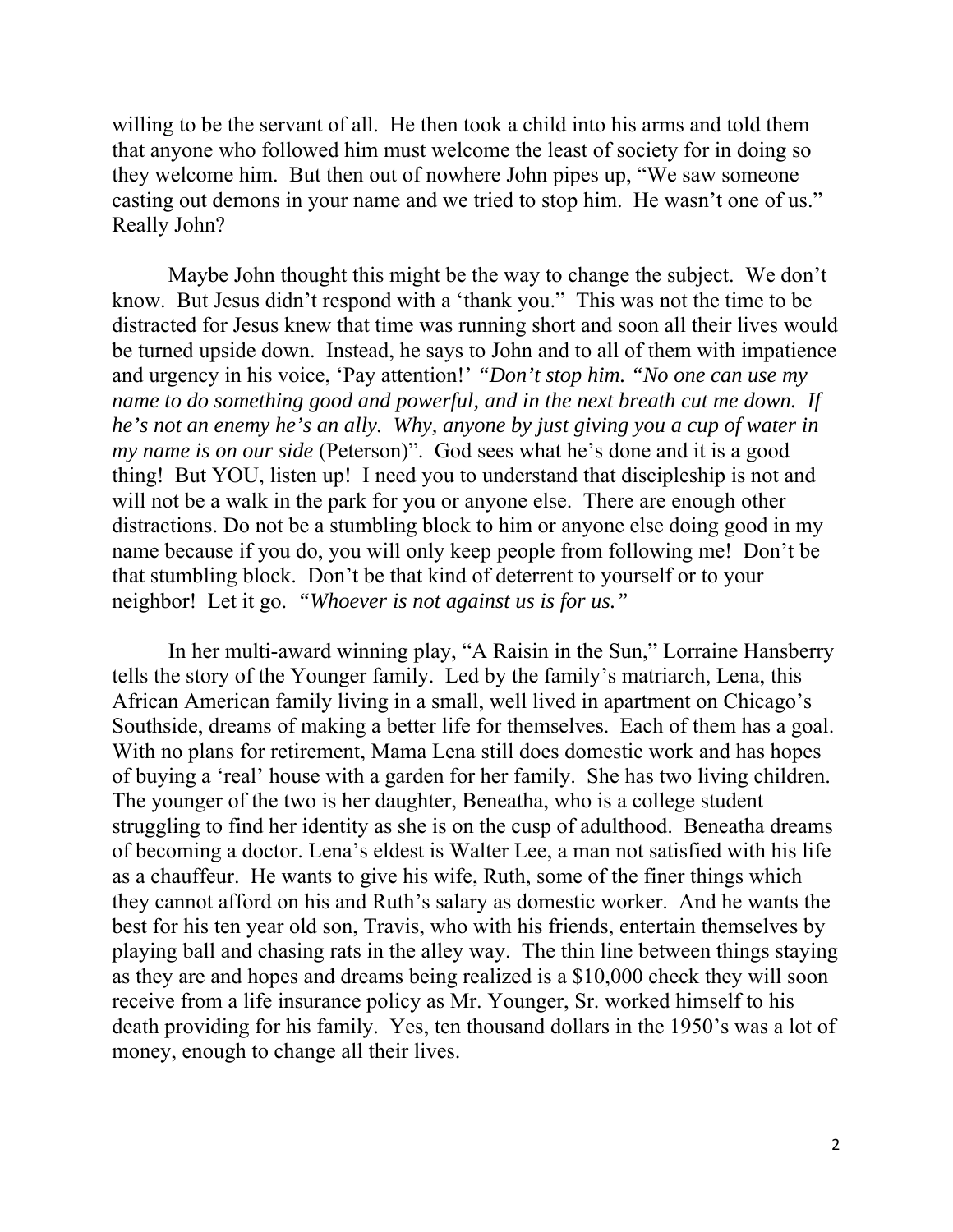Walter Lee, who is in his mid-thirties, is more than a little anxious about Lena's check because he has visions of having what he sees other men, white men, his age and younger possessing. To accomplish this he wants to go into buying a liquor store with two 'friends.' The time is now or never. But Lena/Mama, a faith-filled and God-fearing woman, tells Ruth, whom Walter has baited to speak on his behalf, that she will not allow her son to buy into a liquor store with the money she will receive in Big Walter's name. And the conversation follows like this.

Ruth says to Mama: "…I don't know what it is-but he *needs* somethingsomething I can't give him any more. He needs this chance, Lena.

Mama: But liquor honey…

Ruth: Well-like Walter say-I 'spec' people going to always be drinking themselves some liquor.

Mama: Well-whether they drinks it or not ain't none of my business. But whether I sells it to 'em is-and I don't want *that* on my ledger this late in life.

And like that, the conversation about the liquor store is over and done. Lena is not about to have a liquor store as her stumbling stone.

Jesus never says who or what our stumbling stones in life might look like. As theologian, Karoline Lewis, writes, "Of course, Jesus doesn't really articulate where and how and why we stumble. He simply tells us that we will, and that we have the potential cause others to as well. What is so appealing about securing the fall of another? This is a question for the human condition, one that probes the truth of our human brokenness. It's a question that everyone who claims faith in Jesus needs to answer."\*

Perhaps at the heart of this passage Jesus is saying to his disciples and to uslook at the stumbling blocks you place in front of others. Those blocks might be the way in which we exclude others, the way we size our neighbor up leaving them to feel less than, the walls we build, our disregard of another because of who they are and what they believe. Leading others to do things that do not build up but rather tear down relationships, things that cause the better parts of our humanity to take a back seat. And what about those blocks we put in front of ourselves? Not the shoes we leave in the middle of the hallway but our obsession with "stuff". Addictions. Resentment. Snobbery. Self-righteousness. Judgement. Pointing fingers. Perfection. We sometimes sabotage our own happiness and peace. We like a convenient discipleship. We may even ask ourselves as a community of